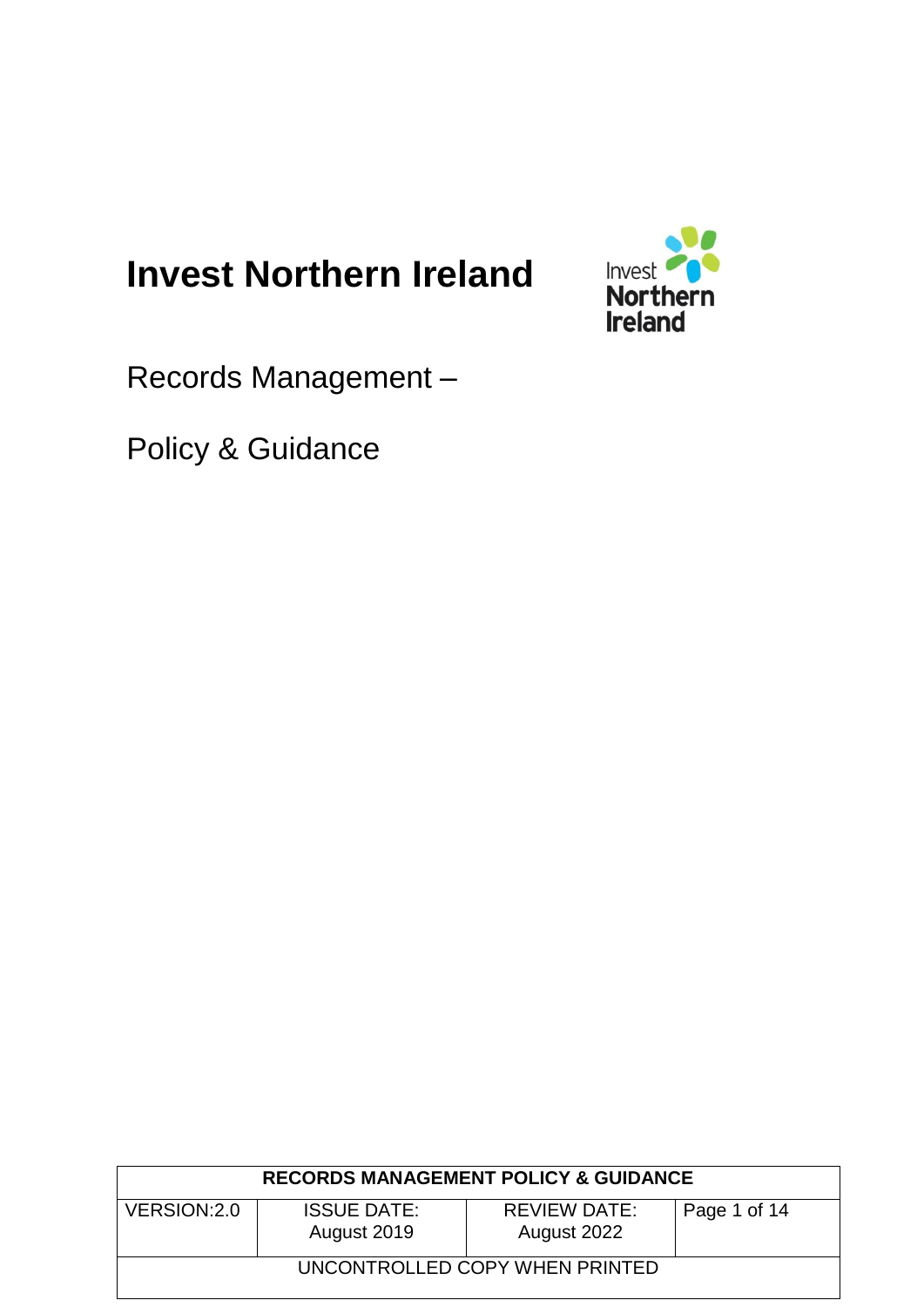## **FOREWORD**

As Invest NI's Records Management champion I welcome the publication of this updated policy which I would ask everyone, particularly our newly recruited members of staff, to read and digest.

Invest NI, as a government organisation and custodian of sensitive customer and stakeholder information, has both statutory record keeping responsibilities and a duty of care to manage the information we create or receive in compliance with corporate governance processes.

Good record keeping is a core governance function which has the highest priority for the Executive Leadership team and the Board Audit and Risk Committee. As an organisation which is often very closely scrutinised by the public, politicians and other stakeholders, I am acutely aware of how important it is that the records of our activities and operations are correctly managed.

This policy and guidance are endorsed and championed by both myself and the Executive Leadership Team who share the responsibility for ensuring compliance with records management requirements across the organisation.

Our vision is to be a world leading business development agency. In order to achieve this we need to ensure we have adopted best practice approaches and embedded good governance in relation to how we manage our customer information. Doing this will provide us with accurate and timely data and will support our trusted business partner approach. Invest NI has made a significant investment in developing its information base which is used to provide the evidence required for corporate decision making. We are also, increasingly, making this information and its analysis available to our partners and stakeholders in ways which contribute towards enhancing Invest NI's reputation as a knowledge-leading organisation.

In striving to achieve excellence in records management Internal Operations and our team of Information Coordinators across the organisation can assist and guide staff to comply with the policy – so, please, if you have any queries about records management do not hesitate to contact them.

Our structured approach to information management and governance is important not only from a compliance perspective but also from an efficiency and customer service perspective. It is therefore in all of our interests that the functionality of our information management infrastructure including our EDRMS, CRM-OaCMS, Finance and HR systems, is fully utilised.

I would like to emphasise that all members of staff together with our External Delivery Organisations and contractors delivering programmes and services on our behalf,

| <b>RECORDS MANAGEMENT POLICY &amp; GUIDANCE</b>                                                         |  |  |  |  |  |
|---------------------------------------------------------------------------------------------------------|--|--|--|--|--|
| VERSION: 2.0<br><b>ISSUE DATE:</b><br><b>REVIEW DATE:</b><br>Page 2 of 14<br>August 2019<br>August 2022 |  |  |  |  |  |
| UNCONTROLLED COPY WHEN PRINTED                                                                          |  |  |  |  |  |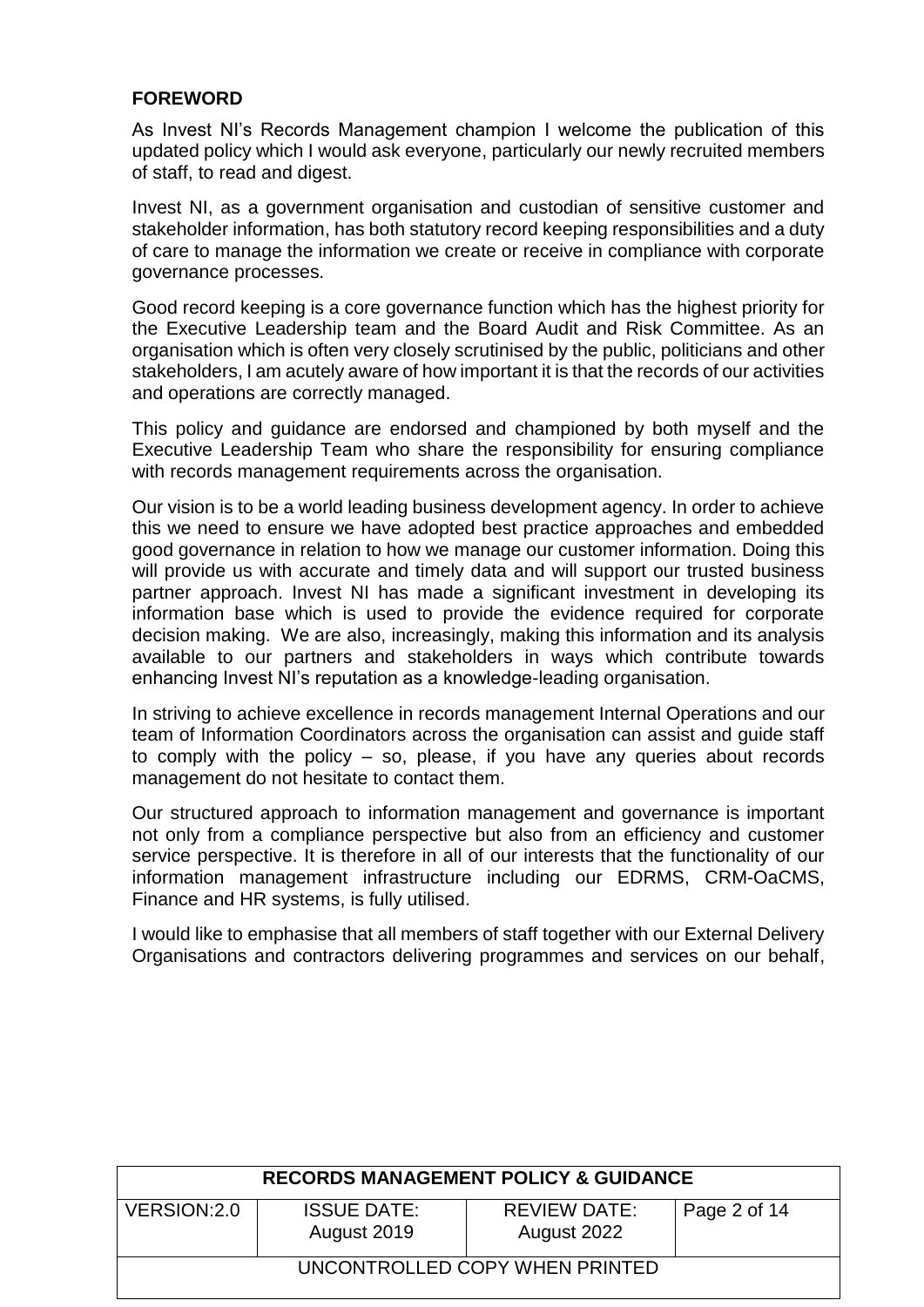have a responsibility to ensure appropriate records are created, managed and stored in line with this policy at all times.

**Alastair Hamilton Chief Executive August 2019**

| <b>RECORDS MANAGEMENT POLICY &amp; GUIDANCE</b> |                                   |                                    |              |  |
|-------------------------------------------------|-----------------------------------|------------------------------------|--------------|--|
| VERSION:2.0                                     | <b>ISSUE DATE:</b><br>August 2019 | <b>REVIEW DATE:</b><br>August 2022 | Page 3 of 14 |  |
| UNCONTROLLED COPY WHEN PRINTED                  |                                   |                                    |              |  |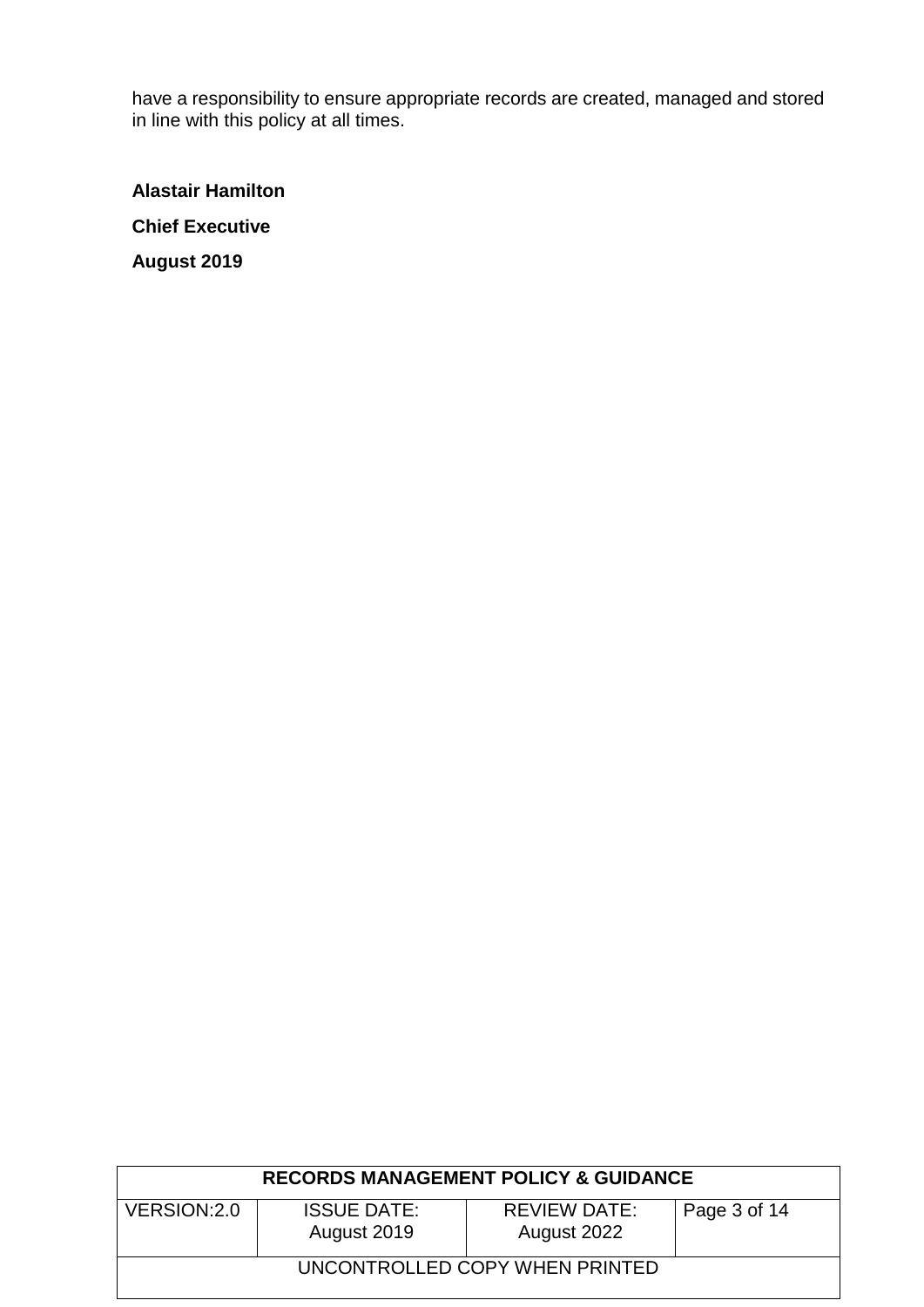# **POLICY**

# **1. Aim**

The aim of Invest NI's Records Management policy is to support the organisation's business objectives whilst ensuring its statutory obligations are fulfilled.

# **2. Scope**

- 2.1 The policy applies to all of the types of information generated or processed by Invest NI staff\* worldwide as well as the staff of External Delivery Organisations (EDO's) or contractors who deliver services on behalf of Invest NI
- 2.2 Invest NI defines a record as information held in any format or on any medium that describes or records an action, event, policy or decision or any occurrences leading to an action, event, policy or decision and which indicate who was involved, the context and the date

\*For the purposes of this policy, the term 'staff' refers to those directly employed or directly engaged by Invest NI, secondees and other public sector employees working from Invest NI offices on behalf of Invest NI.

# **3. Implementation**

- 3.1 Invest NI's Records Management policy will be reviewed and updated at periods of not more than five years.
- 3.2 Invest NI will publish guidance for staff and for External Delivery Organisations and contractors to aid implementation of the policy.
- 3.3 Invest NI will retain its information and records for as long as required to meet its business requirements and statutory obligations [- Public Records Act (Northern Ireland) 1923 and the Disposal of Documents Order 1925]
- 3.4 The periods of retention and the methods of disposal of different categories of record will be set out in Invest NI's Retention & Disposal Schedule as required by statute and as agreed with the Public Record Office of Northern Ireland (PRONI).
- 3.5 Invest NI will operate and maintain a number of secure electronic information systems ("core systems") in which staff will store all information and records as far as practically and legally possible

| <b>RECORDS MANAGEMENT POLICY &amp; GUIDANCE</b> |                                   |                                    |              |  |
|-------------------------------------------------|-----------------------------------|------------------------------------|--------------|--|
| VERSION: 2.0                                    | <b>ISSUE DATE:</b><br>August 2019 | <b>REVIEW DATE:</b><br>August 2022 | Page 4 of 14 |  |
| UNCONTROLLED COPY WHEN PRINTED                  |                                   |                                    |              |  |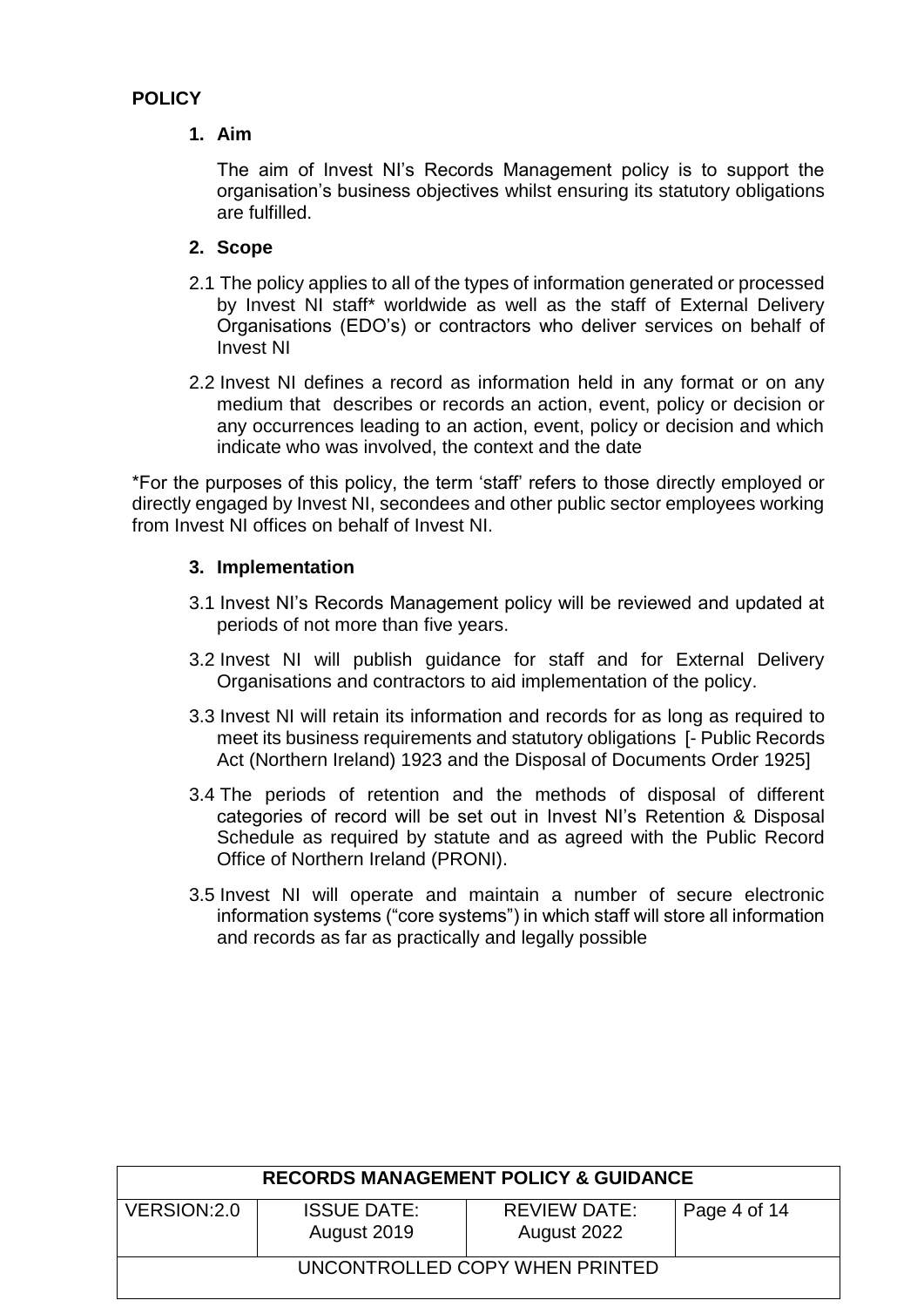- 3.6 Invest NI will also maintain secure facilities for the storage and management of hardcopy information which legally needs to be retained as hardcopy or which it is not practical to hold electronically.
- 3.7 Information and records will be stored and classified according to business function and organisational structure
- 3.8 Records will only be accessed, retained, copied or transferred for approved business reasons
- 3.9 Information governance legislation will be followed when external organisations or individuals request Invest NI information or records.
- 3.10 Information or records will not be transferred outside Invest NI except for approved business reasons and via approved methods
- 3.11 At the end of specified retention periods records will be reviewed and processed as set out in the Retention & Disposal Schedule.
- 3.12 This policy and the Retention & Disposal Schedule will be published on Invest NI's intranet and internet sites
- 3.13 This policy will be supported by information governance policies and procedures as set out in the Information Security Handbook combined with accreditation to the Information Security Management standard, ISO 27001

## **4. Responsibilities**

- 4.1 Staff of Invest NI and of EDO's and contractors who deliver programmes on behalf of Invest NI, will have a personal duty of care for creating, processing, retaining and managing records in line with this Policy
- 4.2 All information and records created or processed by Invest NI staff will belong to Invest NI
- 4.3 All records created or processed by EDO's or by contractors whilst delivering services on behalf of Invest NI will belong to the EDO or contractor. However the information those records contain will belong to and will be reported as contractually required to Invest NI.
- 4.4 EDO's and contractors will not use information they have generated whilst delivering Invest NI programmes for their own purposes.
- 4.5 EDO's or contractors will review their records of delivery of services for Invest NI at the end of the relevant retention period stipulated in the Retention & Disposal Schedule. Such records will either be retained for

| <b>RECORDS MANAGEMENT POLICY &amp; GUIDANCE</b> |                                   |                                    |              |  |
|-------------------------------------------------|-----------------------------------|------------------------------------|--------------|--|
| VERSION: 2.0                                    | <b>ISSUE DATE:</b><br>August 2019 | <b>REVIEW DATE:</b><br>August 2022 | Page 5 of 14 |  |
| UNCONTROLLED COPY WHEN PRINTED                  |                                   |                                    |              |  |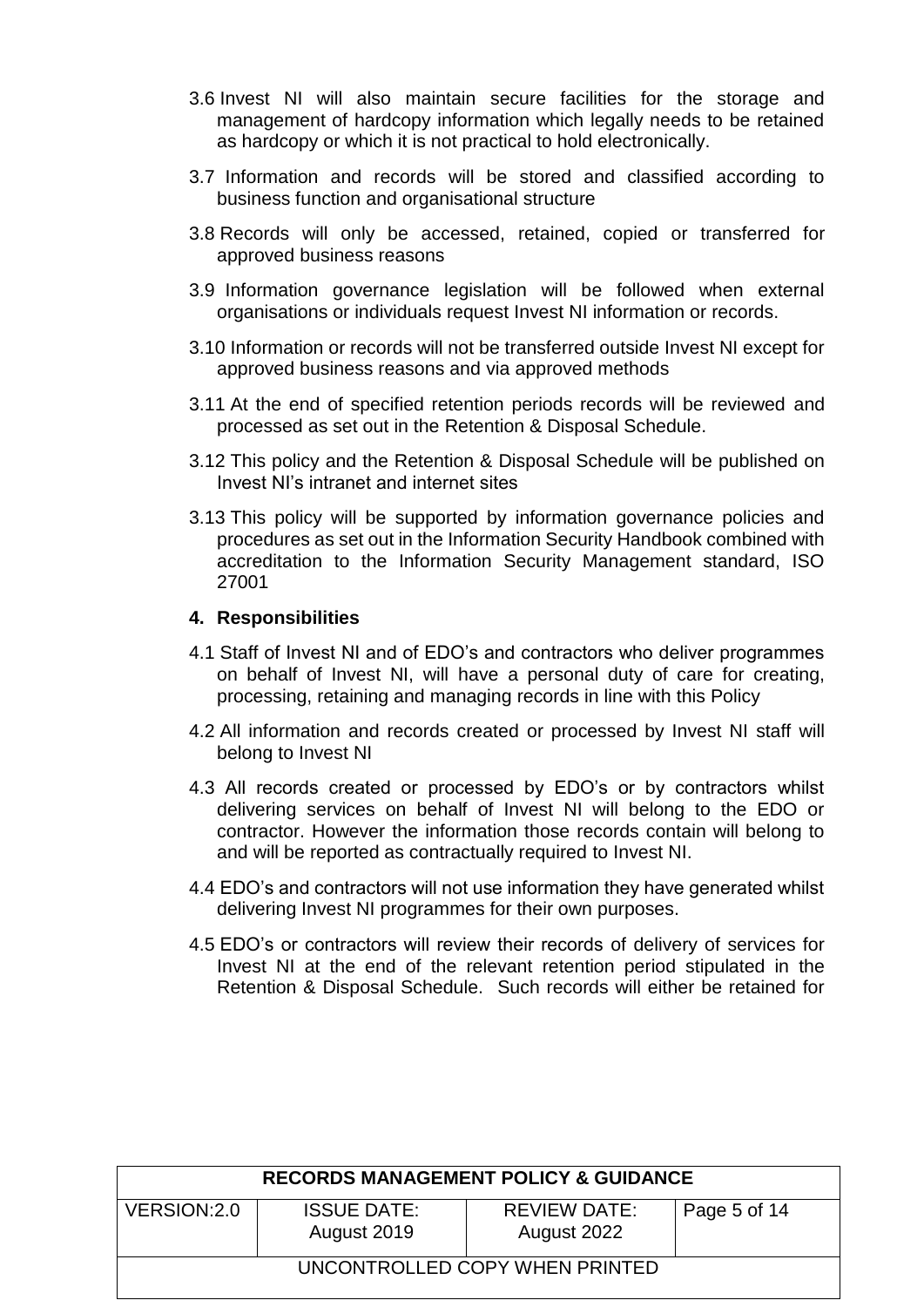further periods if required or disposed of by the EDO or contractor through an auditable disposal process.

- 4.6 Line managers and programme sponsors will have responsibility for ensuring staff (whether employed directly or working on behalf of Invest NI under contract) comply with this policy
- 4.7 Line managers and programme managers will arrange for appropriate training in records management to be provided to newly appointed or existing staff, EDOs or contractors
- 4.8 Line managers will be assisted by Information Coordinators recruited from and located in teams throughout the organisation
- 4.9 Invest NI's Accounting Officer (the Chief Executive) will have primary responsibility for corporate adherence to this policy
- 4.10 Day-to-day responsibility for records management policy, procedure and practice will be delegated by the Accounting Officer (the CEO) to:
	- Executive Director of Finance and Operations (the Senior Information Risk Owner) to:
		- Head of Internal Operations (the Departmental Security Officer) to
			- o Head of Information Management

| <b>RECORDS MANAGEMENT POLICY &amp; GUIDANCE</b> |                                   |                                    |              |  |
|-------------------------------------------------|-----------------------------------|------------------------------------|--------------|--|
| VERSION: 2.0                                    | <b>ISSUE DATE:</b><br>August 2019 | <b>REVIEW DATE:</b><br>August 2022 | Page 6 of 14 |  |
| UNCONTROLLED COPY WHEN PRINTED                  |                                   |                                    |              |  |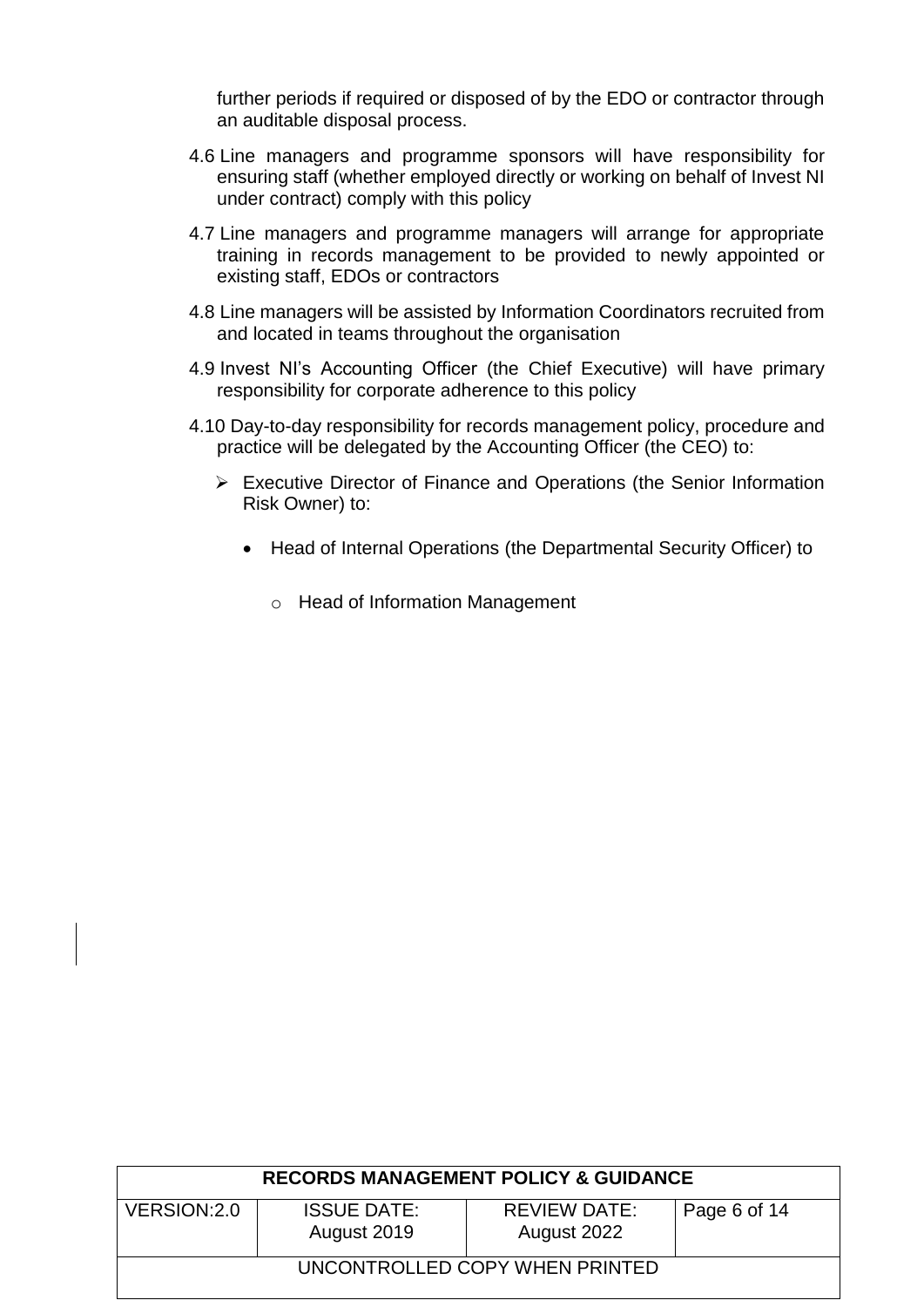# **RECORDS MANAGEMENT GUIDANCE**

# **1. INTRODUCTION**

- 1.1 Aim and Scope
- 1.2 History
- 1.3 Definition of a Record

# **2. RECORD STORAGE**

- 2.1 Electronic
- 2.2 Hardcopy
- 2.3 Records Retention & Review Processes

# **3. RECORDS MANAGEMENT**

- 3.1 Record Naming Rules
- 3.2 Protective Marking & Version Control
- 3.3 Email Management
- 3.4 Document Scanning
- 3.5 Websites, Intranet and Office 365 Sites
- 3.6 External Access to Records

# **4. RECORDS LIFECYCLE**

- 4.1 Records Retention and Review Processes
- 4.2 Records Disposal
- 4.3 Informal Documentation

| <b>RECORDS MANAGEMENT POLICY &amp; GUIDANCE</b> |                                   |                                    |              |  |
|-------------------------------------------------|-----------------------------------|------------------------------------|--------------|--|
| VERSION: 2.0                                    | <b>ISSUE DATE:</b><br>August 2019 | <b>REVIEW DATE:</b><br>August 2022 | Page 7 of 14 |  |
| UNCONTROLLED COPY WHEN PRINTED                  |                                   |                                    |              |  |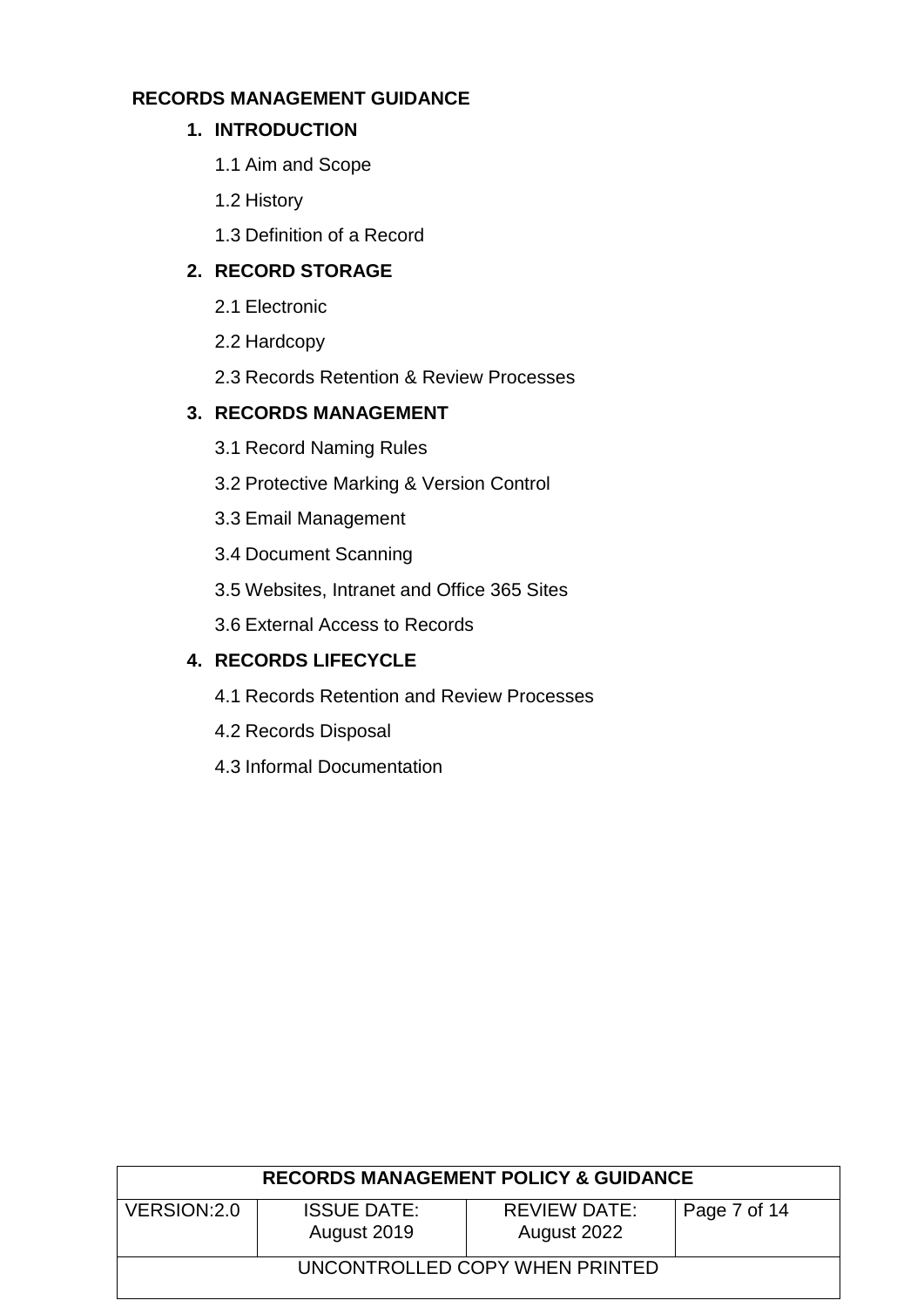# **1. INTRODUCTION**

### **1.1 AIM AND SCOPE**

This Guidance has been written to inform members of staff\* and the staff of External Delivery Organisations (EDOs) and contractors who deliver services on behalf of Invest NI, of how Invest NI's Records Management Policy is to be implemented.

This Records Management Policy & Guidance together with the Retention & Disposal Schedule are integral parts of the primary authority for information management & governance policies - the Information Security Handbook.

Full guidance on the engagement and management of EDOs is provided in the External Delivery Organisation Guidance but to summarise whilst EDOs and contractors create and manage their own records, the information that those records contain is owned by and will be reported to Invest NI as required by individual contracts.

Any Invest NI staff responsible for managing EDOs or contractors must therefore ensure that there is a contractual requirement for information which Invest NI needs during and after contract lifetimes to be reported by the EDO or contractor to Invest NI.

## **1.2 HISTORY**

This document replaces all previous and related policy/guidance documents specifically: Records Management policy V1-6 of October 2011, Email policy of August 2006, Document Scanning policy of April 2013 and External Auditor/Third Party Request for Physical (paper) and Electronic Files of October 2012, Record Management Policy and Guidance 2016.

## **1.3 DEFINITION OF A RECORD**

A record is *information held in any format that describes or records an action, event, policy or decision or any occurrences leading to or following an action, event, policy or decision and which indicate who was involved, the context and the date*.

Staff are individually responsible for deciding if the information they manage or process constitutes a record.

#### **2. RECORD STORAGE**

#### **2.1 ELECTRONIC**

Whilst there are hardcopy exceptions (noted in the Retention & Disposal Schedule) Invest NI's records must be stored in the Electronic Document and Record

| <b>RECORDS MANAGEMENT POLICY &amp; GUIDANCE</b> |                                   |                                    |              |  |
|-------------------------------------------------|-----------------------------------|------------------------------------|--------------|--|
| VERSION: 2.0                                    | <b>ISSUE DATE:</b><br>August 2019 | <b>REVIEW DATE:</b><br>August 2022 | Page 8 of 14 |  |
| UNCONTROLLED COPY WHEN PRINTED                  |                                   |                                    |              |  |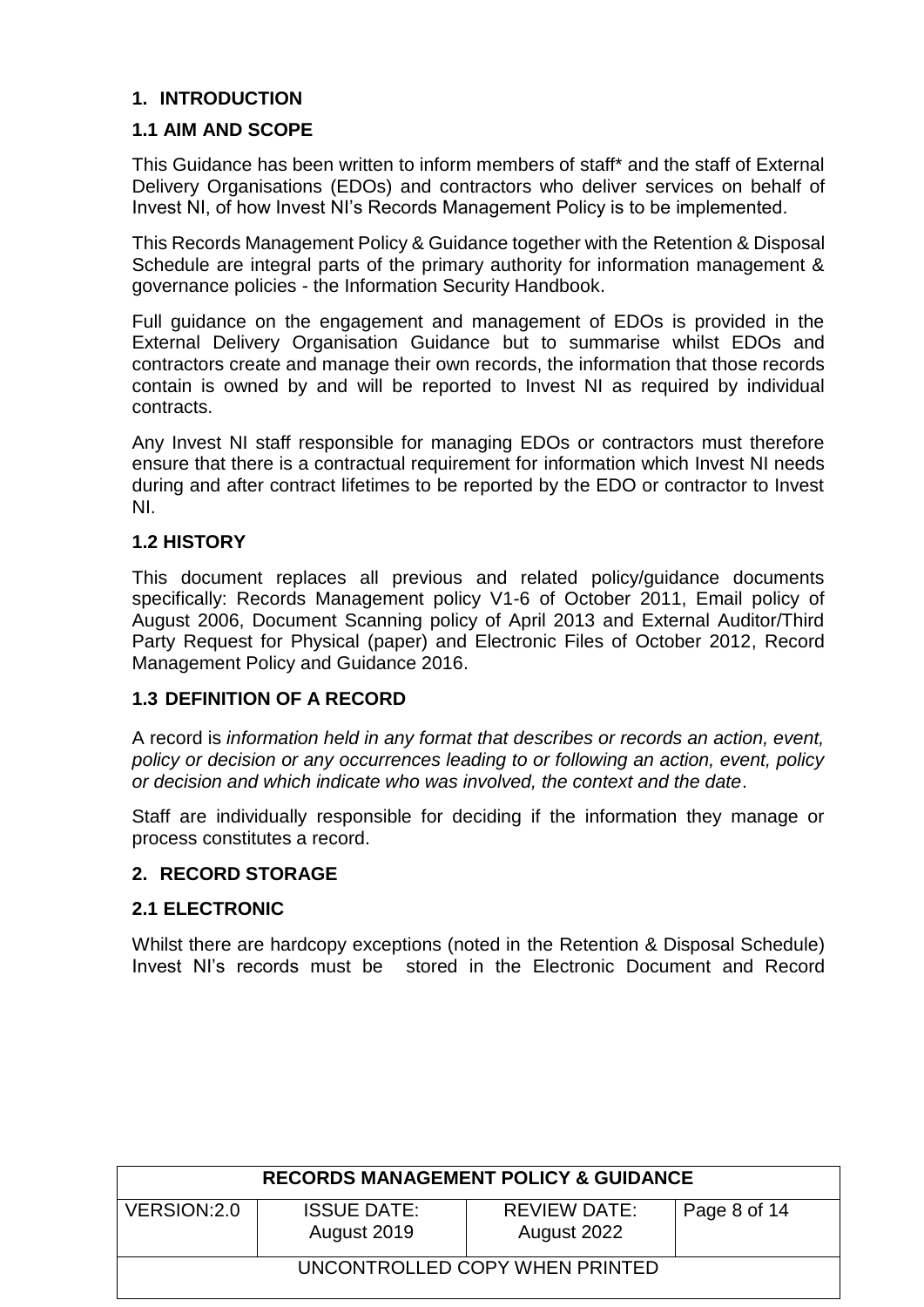Management System (EDRMS) or in other core applications (CRM-OaCMS, Finance, the HR System and in shared drives within Invest NI's infrastructure).

Project managers/owners of SharePoint collaborative sites must ensure that appropriate records are saved and stored in the EDRMS.

The EDRMS has two distinct record / document storage areas:

- "Customer" Fileplan, which holds information about Invest NI's direct one-toone dealings with customers – client-specific records; and
- "Corporate" Fileplan, which holds information about Invest NI's corporate activities like communications, HR; team, programme or financial management.

Within the EDRMS a document or item can be "declared" a record when it is finalised/approved or when it is received from outside the EDRMS. Since it then cannot be altered or deleted, the action of declaring a record preserves an item's integrity and provenance and its admissibility as evidence in a court of law should this be needed.

All items held in the Fileplan, whether declared or not, are electronically tagged with information about the item and its history called "metadata". It is an item's metadata that proves the provenance and legal admissibility of an item. Metadata can also be used to find an item and/or its location using the EDRMS search facility.

The default EDRMS settings allow anyone in the organisation to view all items both declared and undeclared but access to documents and folders can be restricted when necessary by item owners, Information Coordinators and by Internal Operations.

Whilst there are exceptions, EDOs and contractors are required to manage and store the electronic information they create on their own IT infrastructure and to dispose of it in line with the Retention & Disposal Schedule or as contractually required.

## **2.2 HARDCOPY**

Some categories of record need to be retained in hardcopy and these are listed in the Retention & Disposal Schedule. The list is not exhaustive and may be extended should additional examples come to light.

When necessary, hardcopy files can be created using the Facilities Management intranet tool.

Hardcopy files are managed through the same retention and disposal process as electronic records, as set out in the Retention & Disposal Schedule.

| <b>RECORDS MANAGEMENT POLICY &amp; GUIDANCE</b> |                                   |                                    |              |  |
|-------------------------------------------------|-----------------------------------|------------------------------------|--------------|--|
| VERSION: 2.0                                    | <b>ISSUE DATE:</b><br>August 2019 | <b>REVIEW DATE:</b><br>August 2022 | Page 9 of 14 |  |
| UNCONTROLLED COPY WHEN PRINTED                  |                                   |                                    |              |  |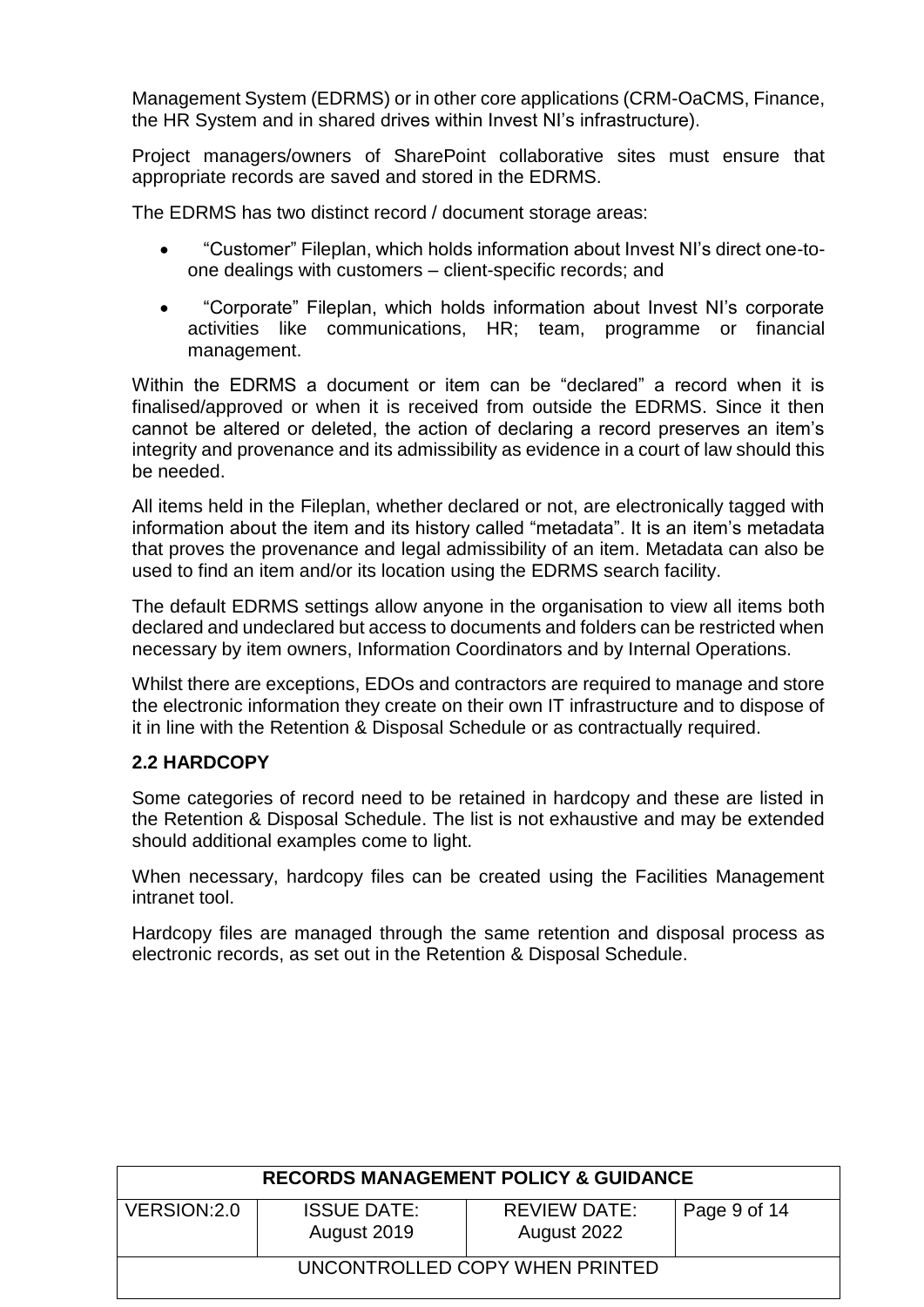Hardcopy files are classified by name and assigned unique reference numbers and a master list of the holding of hardcopy files that are stored off-site is available to view via the intranet. Hardcopy files can also be stored locally in Invest NI's HQ building if required and off-site files can be retrieved using the intranet facility for physical file management.

The hardcopy records generated by EDOs or contractors belong to those organisations and they alone are responsible for storing them whilst in use and for disposing of them when they are no longer required following the end of the retention period set out in the Retention & Disposal Schedule or as contractually required.

# **3. RECORDS MANAGEMENT**

# **3.1 RECORD NAMING RULES**

Naming rules are necessarily applied to individual records and to both hardcopy files and electronic folders to ensure they can be readily located and identified.

Naming rules ensure consistent practice across the organisation and reduce the possibility of information being lost or misplaced due to inadequate description / incorrect naming. It is therefore essential that staff who create records, files or folders follow the naming convention:

- Files or folders must be given names that reflect their content and the folder or the class above **must include the period** (month, year or span of years) to which they relate.
- **Naming must be consistent:** give each item a unique title, use a title which reflects the record's content and date or period of validity and give similarly structured titles to documents which are subject-linked.
- **Make record names short, but clear and meaningful:** locate the most specific information at the beginning of the title and the most general at the end.
- **Avoid the use of names or words which are only meaningful to a limited number of staff:** e.g. "2012 EOY figures – Coleraine Foods Ltd" uses a widely-recognised acronym and can be easily understood, while "ESQ meeting with Kate (CFL)" would mean little to most staff
- **Avoid repetition, spaces, underscores, special characters or abbreviations such as £ / \$ &.**

| <b>RECORDS MANAGEMENT POLICY &amp; GUIDANCE</b> |                                   |                                    |               |  |
|-------------------------------------------------|-----------------------------------|------------------------------------|---------------|--|
| VERSION: 2.0                                    | <b>ISSUE DATE:</b><br>August 2019 | <b>REVIEW DATE:</b><br>August 2022 | Page 10 of 14 |  |
| UNCONTROLLED COPY WHEN PRINTED                  |                                   |                                    |               |  |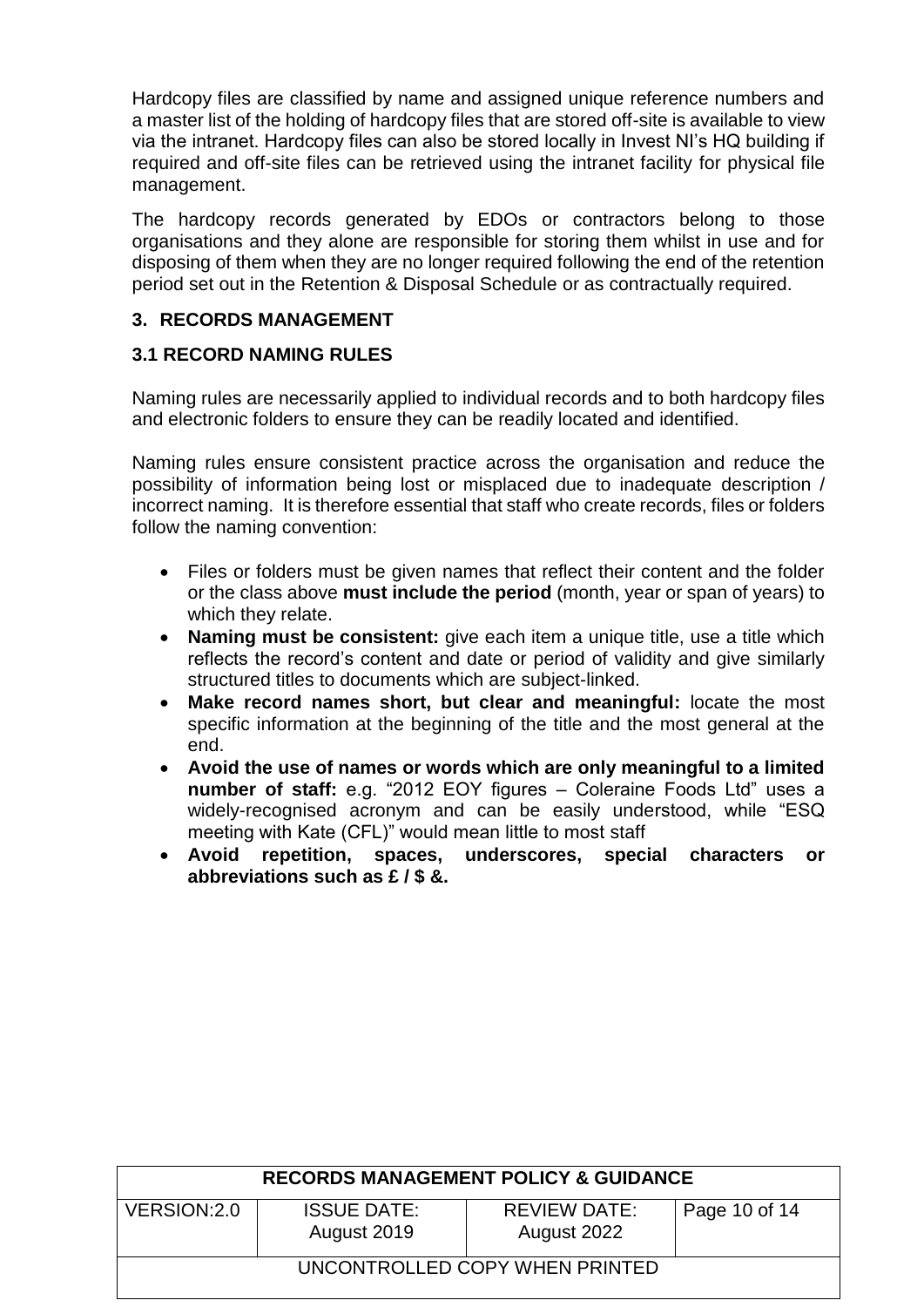# **3.2 PROTECTIVE MARKING AND VERSION CONTROL**

Detailed information about protective marking of documents is provided in Guidance on Protective Marking

Detailed guidance on version control is provided in Guidance on Version Control.

## **3.3 EMAIL MANAGEMENT**

Emails are managed in the same way as any other category of record and it is the responsibility of each member of staff to decide if the emails they send or receive constitute records or not - and therefore if they are to be filed in EDRMS folders or deleted.

An Outlook folder size limit of 200MB has been set to encourage staff based in Northern Ireland to manage emails by deleting them or saving them in the EDRMS. Staff based outside Northern Ireland or who travel outside Northern Ireland have higher limits to ensure they can communicate fully whilst remaining mobile.

Documents should be sent internally by EDRMS links rather than as attachments. Large or sensitive emails to recipients outside the Invest NI or NICS networks will be sent either via the encrypted email application or if frequent interaction is envisaged then secure 365 SharePoint sites can be set up – see the Policy on Sending Information Outside Invest NI

## **3.4 DOCUMENT SCANNING**

Regardless of whether or not hardcopy records need to be retained it is Invest NI policy that where practical all original hardcopy documentation and information considered to constitute a record must also be scanned in full and stored within the Corporate or Customer Fileplan.

Copyright law may preclude scanning and storing externally designed/created documents and in these cases staff must consider and/or seek advice on copyright before scanning. Documents commissioned by Invest NI do not fall into this category because Invest NI will contractually own the copyright.

Members of staff who save scanned documents and moved them into the Customer or Corporate Fileplan must be satisfied that the scan is a complete, accurate and legible copy of the original.

## **3.5 WEBSITES, INTRANET AND SHAREPOINT SITES**

Those staff involved in generating web content will retain records of published material within their segment of the Corporate Fileplan. Likewise controllers of

| <b>RECORDS MANAGEMENT POLICY &amp; GUIDANCE</b> |                                   |                                    |               |  |
|-------------------------------------------------|-----------------------------------|------------------------------------|---------------|--|
| VERSION: 2.0                                    | <b>ISSUE DATE:</b><br>August 2019 | <b>REVIEW DATE:</b><br>August 2022 | Page 11 of 14 |  |
| UNCONTROLLED COPY WHEN PRINTED                  |                                   |                                    |               |  |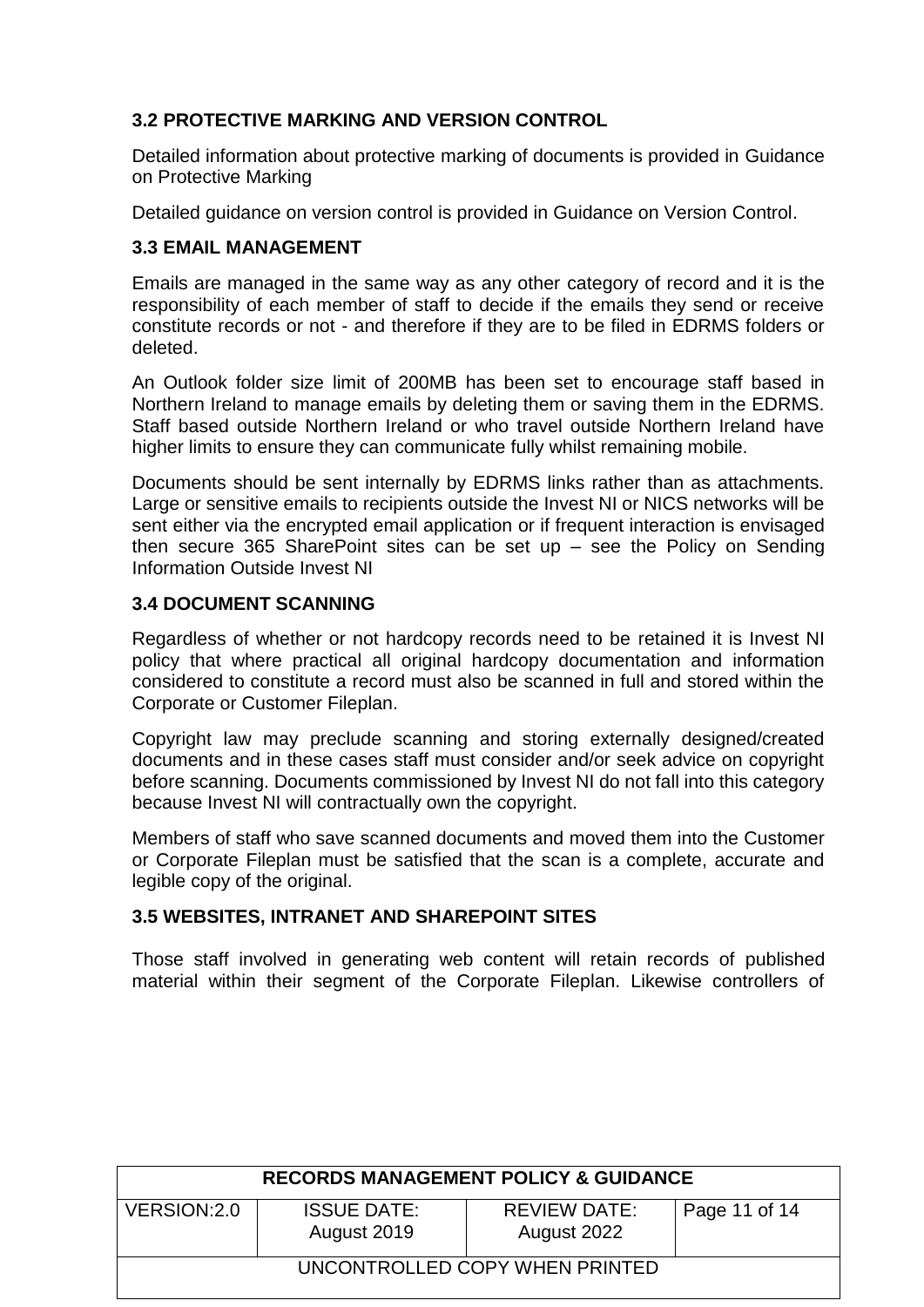SharePoint sites will ensure appropriate records of shared material is retained in the EDRMS.

# **3.6 EXTERNAL ACCESS TO RECORDS**

Invest NI complies with the requirements of information governance legislation when information is requested by an organisation or individual. The processes to be followed are described in these documents: Freedom of Information Manual and Subject Access Request Procedure Manual.

Access to records systems and other information is distinctly different and is closely controlled through: Third Party access to Information Systems Policy and Third Party Data Processing Contracts

It is the responsibility of the Invest NI sponsor of an external body to ensure that body has signed the appropriate agreement(s) and if necessary to arrange access to the appropriate IT system.

# **4. RECORDS LIFECYCLE**

# **4.1 RECORD RETENTION AND REVIEW PROCESSES**

In conjunction with Internal Operations, each Business Area will periodically review their hardcopy and electronic files when the designated retention period has passed. The aim of the review process is to decide whether or not Invest NI needs to continue to retain records past their retention period. This process is described in detail in the Retention & Disposal Schedule.

EDOs and contractors must also examine their electronic and hardcopy records against the same criteria to decide if they need to continue to retain hardcopy or electronic records.

An audit of hardcopy files held in the headquarters building at Bedford Square, Belfast is also undertaken periodically. This exercise is undertaken to reconcile the records of file locations to ensure no file losses have occurred. Teams responsible for any untraceable file will be asked to complete an Information Security Incident report – see Information Security Incident Management policy.

## **4.2 RECORDS DISPOSAL**

After the review process has been completed for any set of records, Internal Operations will be solely responsible for approving disposals and for disposing of the organisation's electronic records and hardcopy records.

| <b>RECORDS MANAGEMENT POLICY &amp; GUIDANCE</b> |                                   |                                    |               |  |
|-------------------------------------------------|-----------------------------------|------------------------------------|---------------|--|
| VERSION: 2.0                                    | <b>ISSUE DATE:</b><br>August 2019 | <b>REVIEW DATE:</b><br>August 2022 | Page 12 of 14 |  |
| UNCONTROLLED COPY WHEN PRINTED                  |                                   |                                    |               |  |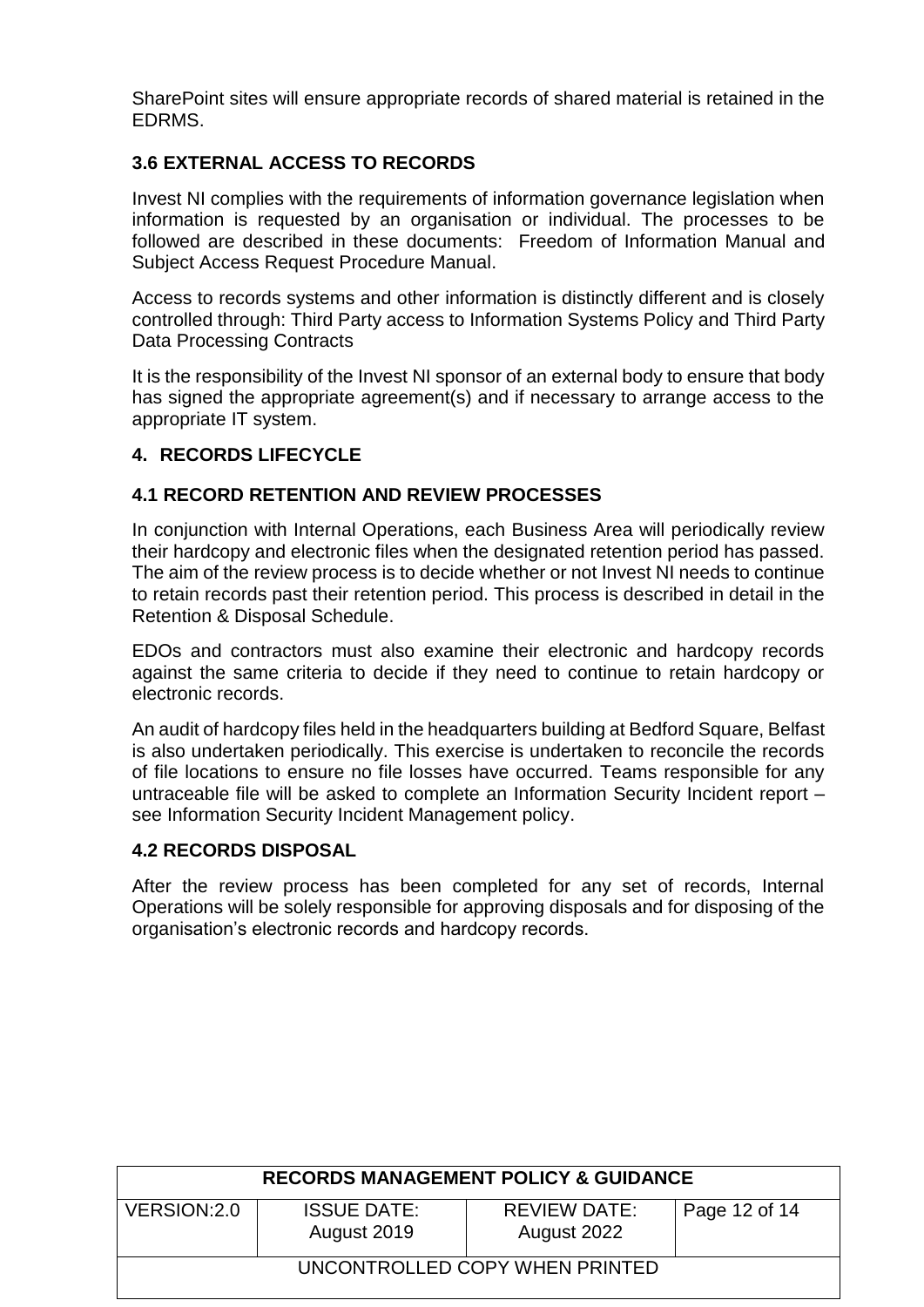EDOs and contractors who deliver customer support programmes on behalf of Invest NI must be contractually required to ensure that both hardcopy and electronic records are disposed of irretrievably through an auditable process.

The record disposal procedure is designed to:

- prevent the unauthorised or unapproved destruction of records that need to be retained for business and/or legal requirements
- identify records worthy of permanent preservation by PRONI
- authorise the destruction of records after a specified period
- minimise the costs of long-term records storage
- promote good records management practices
- ensure compliance with legal obligations.

# **4.3 INFORMAL DOCUMENTATION**

Informal documents are non-records created, acquired and/or retained within the organisation and include:

- Hardcopy working papers consisting of rough notes used to assist in the creation of records;
- Hardcopy or electronic drafts or working notes
- Copies of documents or published materials retained for reference
- Calendar items

Short-lived/momentary/brief material of this nature can be disposed of by staff once it is no longer of use.

Disposal of hardcopy material of this nature is via the confidential waste bins in HQ or through secure waste disposal routes as arranged by each office outside HQ.

Electronic material of this nature can be deleted from the systems by the author - or if requested by Internal Operations.

| <b>RECORDS MANAGEMENT POLICY &amp; GUIDANCE</b> |                                   |                                    |               |  |  |  |  |
|-------------------------------------------------|-----------------------------------|------------------------------------|---------------|--|--|--|--|
| VERSION: 2.0                                    | <b>ISSUE DATE:</b><br>August 2019 | <b>REVIEW DATE:</b><br>August 2022 | Page 13 of 14 |  |  |  |  |
| UNCONTROLLED COPY WHEN PRINTED                  |                                   |                                    |               |  |  |  |  |